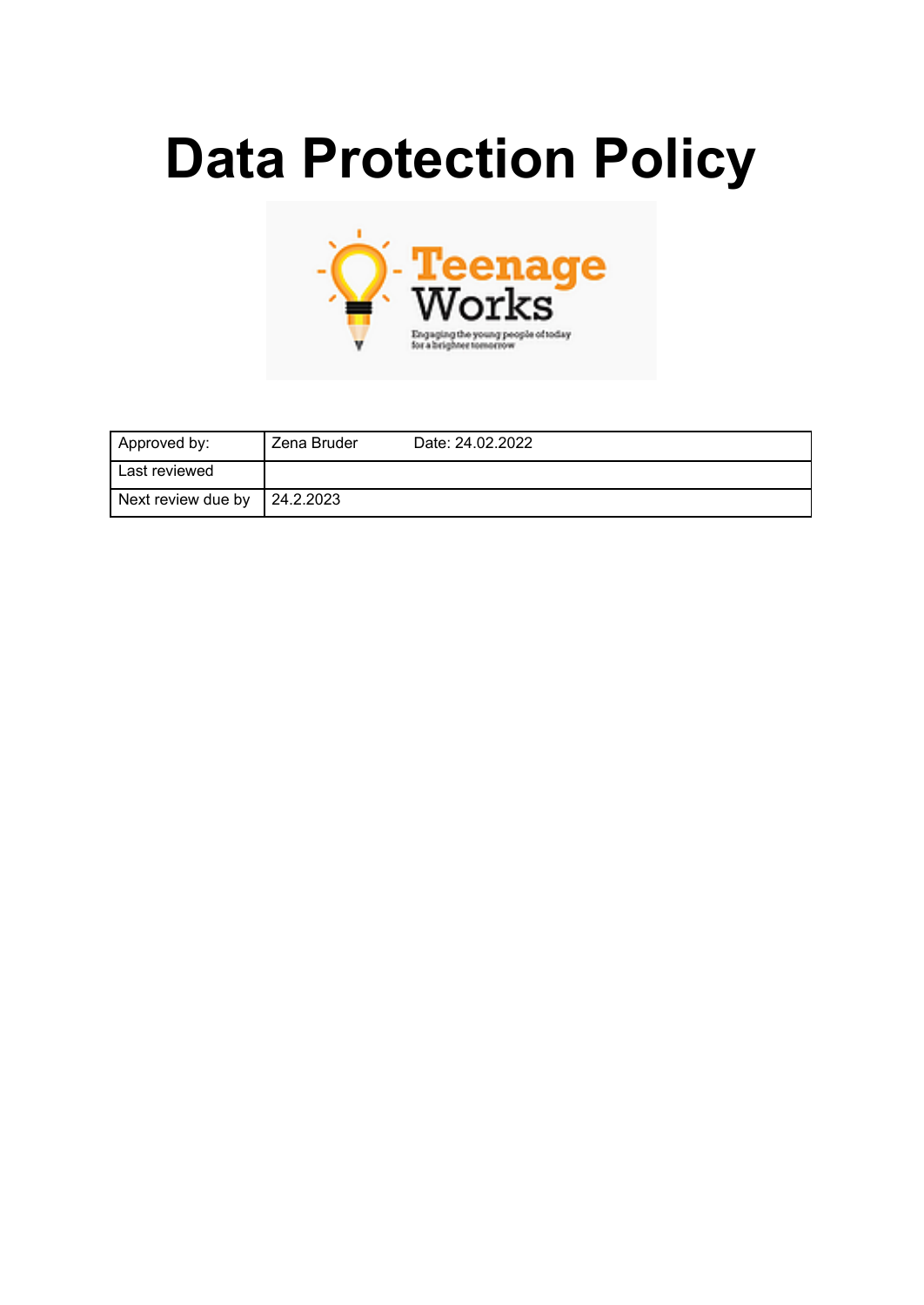# **Contents**

| 1. Aims                                                    | 3              |
|------------------------------------------------------------|----------------|
| 2. Legislation and guidance                                | 3              |
| 3. Definitions                                             | 4              |
| 4. The data controller                                     | 5              |
| 5. Roles and responsibilities                              | 5              |
| 6. Data protection principles                              | 6              |
| 7. Collecting personal data                                | 6              |
| 8. Sharing personal data                                   | $\overline{7}$ |
| 9. Subject access requests and other rights of individuals | 8              |
| 10. Parental requests to see the educational record        | 9              |
| 11. Biometric recognition systems                          | 10             |
| <b>12. CCTV</b>                                            | 10             |
| 13. Photographs and videos                                 | 11             |
| 14. Data protection by design and default                  | 11             |
| 15. Data security and storage of records                   | 12             |
| 16. Disposal of records                                    | 12             |
| 17. Personal data breaches                                 | 12             |
| 18. Training                                               | 13             |
| 19. Monitoring arrangements                                | 13             |
| 20. Links with other policies                              | 13             |
| Appendix 1: Personal data breach procedure                 | 14             |
|                                                            |                |

# <span id="page-1-0"></span>**1. Aims**

Our school aims to ensure that all personal data collected about staff, pupils, parents, governors, visitors and other individuals is collected, stored and processed in accordance with UK data protection law.

<span id="page-1-1"></span>This policy applies to all personal data, regardless of whether it is in paper or electronic format.

# **2. Legislation and guidance**

This policy meets the requirements of the:

- UK General Data Protection Regulation (UK GDPR) the EU GDPR was incorporated into UK legislation, with some amendments, by The Data Protection, Privacy and Electronic [Communications](https://www.legislation.gov.uk/uksi/2020/1586/made) [\(Amendments](https://www.legislation.gov.uk/uksi/2020/1586/made) etc) (EU Exit) Regulations 2020
- Data [Protection](http://www.legislation.gov.uk/ukpga/2018/12/contents/enacted) Act 2018 (DPA 2018)

It is based on guidance published by the Information Commissioner's Office (ICO) on the [GDPR](https://ico.org.uk/for-organisations/guide-to-the-general-data-protection-regulation-gdpr/).

It also reflects the ICO's code of [practice](https://ico.org.uk/media/for-organisations/documents/1542/cctv-code-of-practice.pdf) for the use of surveillance cameras and personal information.

<span id="page-1-2"></span>In addition, this policy complies with regulation 5 of the Education (Pupil [Information\)](http://www.legislation.gov.uk/uksi/2005/1437/regulation/5/made) (England) Regulations [2005](http://www.legislation.gov.uk/uksi/2005/1437/regulation/5/made), which gives parents the right of access to their child's educational record.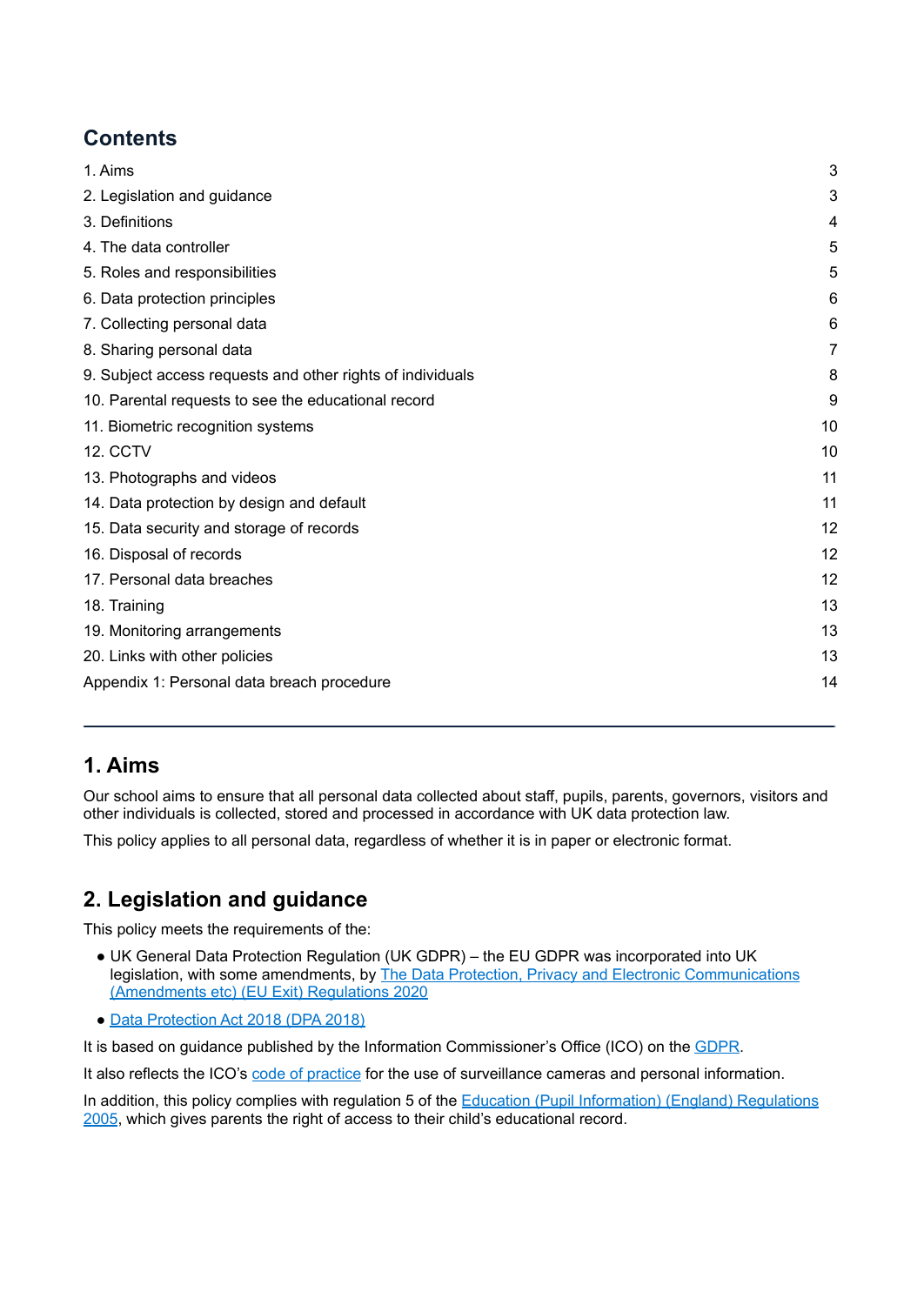# **3. Definitions**

| <b>TERM</b>                         | <b>DEFINITION</b>                                                                                                                                                                                                                                                                                                                                                                                                                                            |
|-------------------------------------|--------------------------------------------------------------------------------------------------------------------------------------------------------------------------------------------------------------------------------------------------------------------------------------------------------------------------------------------------------------------------------------------------------------------------------------------------------------|
| Personal data                       | Any information relating to an identified, or identifiable, living<br>individual.<br>This may include the individual's:<br>• Name (including initials)<br>• Identification number<br>• Location data<br>• Online identifier, such as a username<br>It may also include factors specific to the individual's physical,<br>physiological, genetic, mental, economic, cultural or social<br>identity.                                                           |
| Special categories of personal data | Personal data, which is more sensitive and so needs more<br>protection, including information about an individual's:<br>• Racial or ethnic origin<br>• Political opinions<br>• Religious or philosophical beliefs<br>• Trade union membership<br>$\bullet$ Genetics<br>• Biometrics (such as fingerprints, retina and iris patterns),<br>where used for identification purposes<br>$\bullet$ Health – physical or mental<br>• Sex life or sexual orientation |
| Processing                          | Anything done to personal data, such as collecting, recording,<br>organising, structuring, storing, adapting, altering, retrieving,<br>using, disseminating, erasing or destroying.<br>Processing can be automated or manual.                                                                                                                                                                                                                                |
| Data subject                        | The identified or identifiable individual whose personal data is<br>held or processed.                                                                                                                                                                                                                                                                                                                                                                       |
| Data controller                     | A person or organisation that determines the purposes and the<br>means of processing of personal data.                                                                                                                                                                                                                                                                                                                                                       |
| Data processor                      | A person or other body, other than an employee of the data<br>controller, who processes personal data on behalf of the data<br>controller.                                                                                                                                                                                                                                                                                                                   |
| Personal data breach                | A breach of security leading to the accidental or unlawful<br>destruction, loss, alteration, unauthorised disclosure of, or<br>access to, personal data.                                                                                                                                                                                                                                                                                                     |

# <span id="page-2-0"></span>**4. The data controller**

Our school processes personal data relating to parents, pupils, staff, governors, visitors and others, and therefore is a data controller.

The school is registered with the ICO / has paid its data protection fee to the ICO, as legally required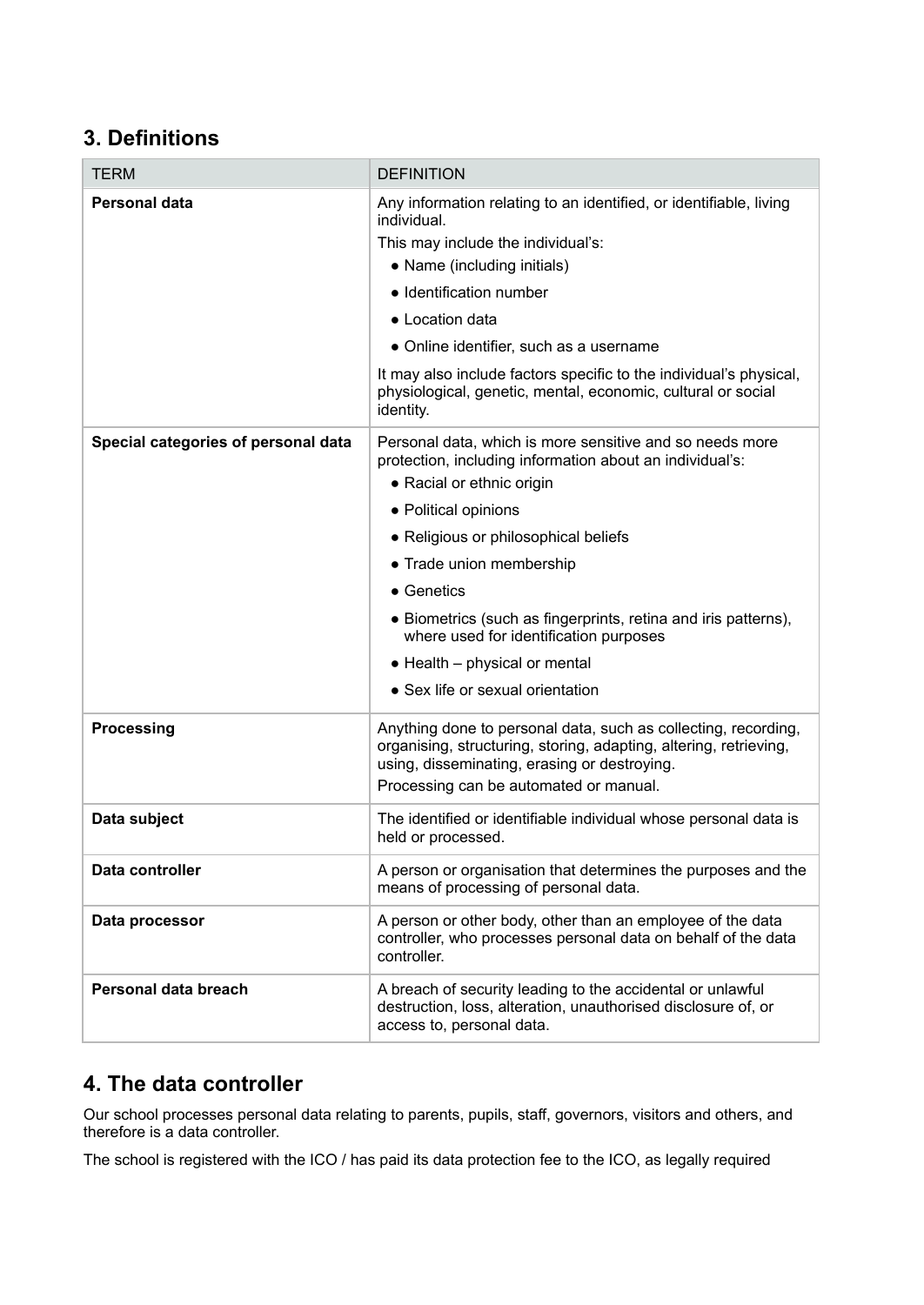# <span id="page-3-0"></span>**5. Roles and responsibilities**

This policy applies to **all staff** employed by our school, and to external organisations or individuals working on our behalf. Staff who do not comply with this policy may face disciplinary action.

## **5.1 Governing board**

The governing board has overall responsibility for ensuring that our school complies with all relevant data protection obligations.

### **5.2 Data protection officer**

The data protection officer (DPO) is responsible for overseeing the implementation of this policy, monitoring our compliance with data protection law, and developing related policies and guidelines where applicable.

They will provide an annual report of their activities directly to the head of provision and, where relevant, report to the Head their advice and recommendations on school data protection issues.

The DPO is also the first point of contact for individuals whose data the school processes, and for the ICO.

Full details of the DPO's responsibilities are set out in their job description.

Our DPO is Dave and is contactable via email/phone through the school office

#### **5.3 Headteacher**

The headteacher acts as the representative of the data controller on a day-to-day basis.

#### **5.4 All staff**

Staff are responsible for:

- Collecting, storing and processing any personal data in accordance with this policy
- Informing the school of any changes to their personal data, such as a change of address
- Contacting the DPO in the following circumstances:
	- With any questions about the operation of this policy, data protection law, retaining personal data or keeping personal data secure
	- If they have any concerns that this policy is not being followed
	- If they are unsure whether or not they have a lawful basis to use personal data in a particular way
	- If they need to rely on or capture consent, draft a privacy notice, deal with data protection rights invoked by an individual, or transfer personal data outside the UK
	- If there has been a data breach
	- Whenever they are engaging in a new activity that may affect the privacy rights of individuals
	- If they need help with any contracts or sharing personal data with third parties

## <span id="page-3-1"></span>**6. Data protection principles**

The UK GDPR is based on data protection principles that our school must comply with.

The principles say that personal data must be:

- Processed lawfully, fairly and in a transparent manner
- Collected for specified, explicit and legitimate purposes
- Adequate, relevant and limited to what is necessary to fulfil the purposes for which it is processed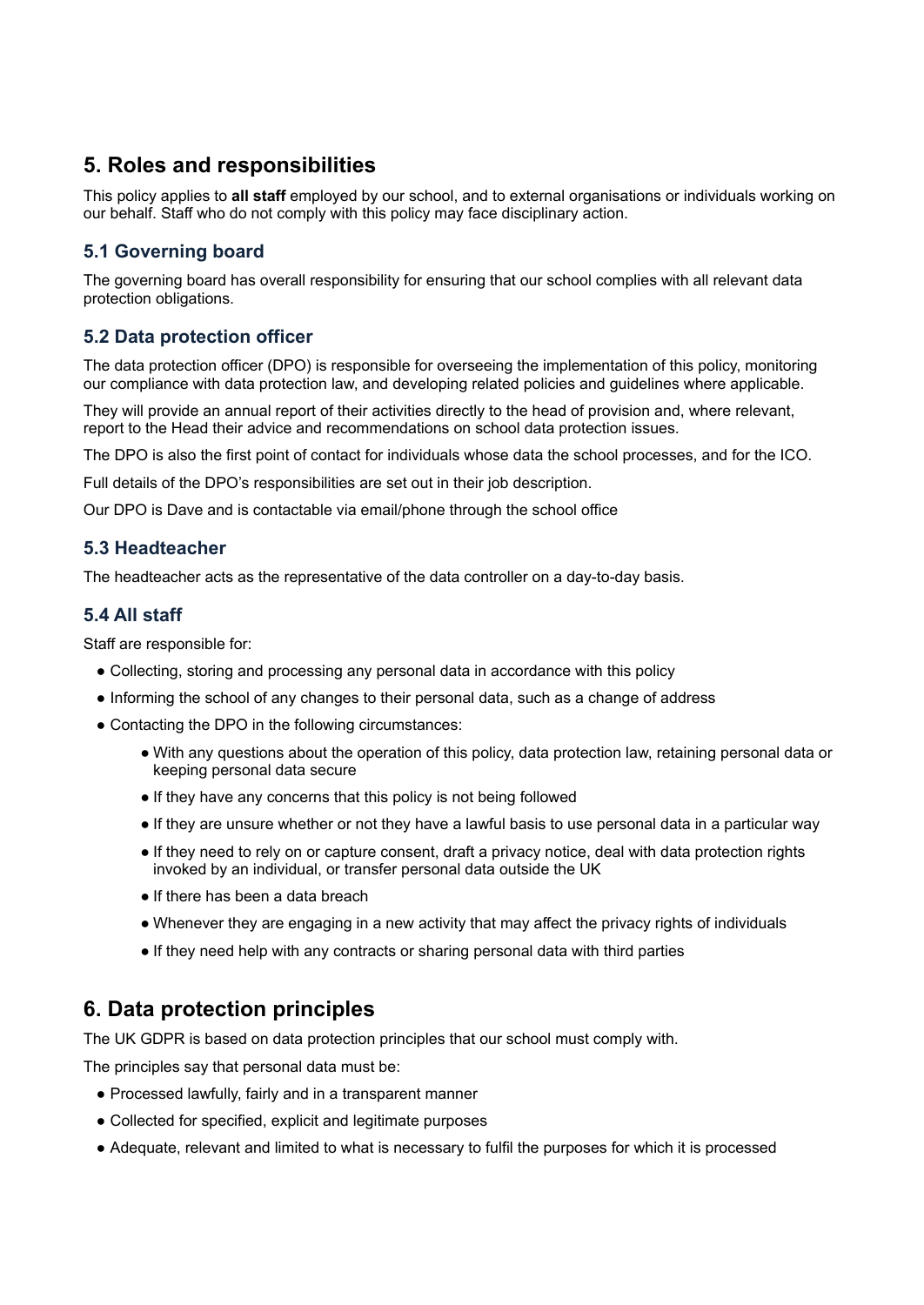- Accurate and, where necessary, kept up to date
- Kept for no longer than is necessary for the purposes for which it is processed
- Processed in a way that ensures it is appropriately secure

<span id="page-4-0"></span>This policy sets out how the school aims to comply with these principles.

# **7. Collecting personal data**

#### **7.1 Lawfulness, fairness, and transparency**

We will only process personal data where we have one of 6 'lawful bases' (legal reasons) to do so under data protection law:

- The data needs to be processed so that the school can **fulfil a contract** with the individual, or the individual has asked the school to take specific steps before entering into a contract
- The data needs to be processed so that the school can **comply with a legal obligation**
- The data needs to be processed to ensure the **vital interests** of the individual or another person i.e. to protect someone's life
- The data needs to be processed so that the school, as a public authority, can **perform a task in the public interest or exercise its official authority**
- The data needs to be processed for the **legitimate interests** of the school (where the processing is not for any tasks the school performs as a public authority) or a third party, provided the individual's rights and freedoms are not overridden
- The individual (or their parent/carer when appropriate in the case of a pupil) has freely given clear **consent**

For special categories of personal data, we will also meet one of the special category conditions for processing under data protection law:

- The individual (or their parent/carer when appropriate in the case of a pupil) has given **explicit consent**
- The data needs to be processed to perform or exercise obligations or rights in relation to **employment, social security or social protection law**
- The data needs to be processed to ensure the **vital interests** of the individual or another person, where the individual is physically or legally incapable of giving consent
- The data has already been made **manifestly public** by the individual
- The data needs to be processed for the establishment, exercise or defence of **legal claims**
- The data needs to be processed for reasons of **substantial public interest** as defined in legislation
- The data needs to be processed for **health or social care purposes**, and the processing is done by, or under the direction of, a health or social work professional or by any other person obliged to confidentiality under law
- The data needs to be processed for **public health reasons**, and the processing is done by, or under the direction of, a health professional or by any other person obliged to confidentiality under law
- The data needs to be processed for **archiving purposes**, scientific or historical research purposes, or statistical purposes, and the processing is in the public interest

For criminal offence data, we will meet both a lawful basis and a condition set out under data protection law. Conditions include:

- The individual (or their parent/carer when appropriate in the case of a pupil) has given **consent**
- The data needs to be processed to ensure the **vital interests** of the individual or another person, where the individual is physically or legally incapable of giving consent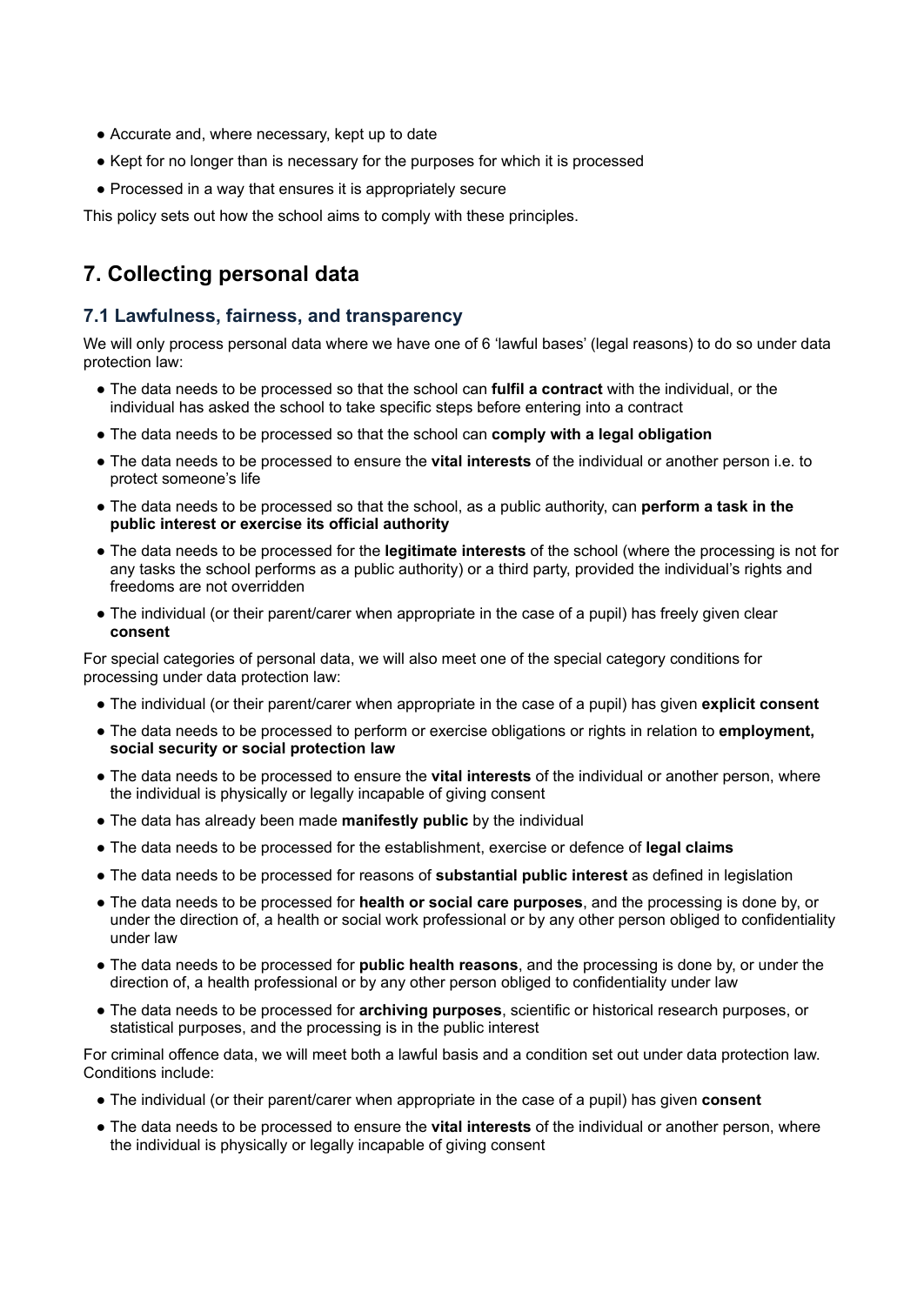- The data has already been made **manifestly public** by the individual
- The data needs to be processed for or in connection with legal proceedings, to obtain legal advice, or for the establishment, exercise, or defence of **legal rights**
- The data needs to be processed for reasons of **substantial public interest** as defined in legislation

Whenever we first collect personal data directly from individuals, we will provide them with the relevant information required by data protection law.

We will always consider the fairness of our data processing. We will ensure we do not handle personal data in ways that individuals would not reasonably expect or use personal data in ways which have unjustified adverse effects on them.

#### **7.2 Limitation, minimisation and accuracy**

We will only collect personal data for specified explicit and legitimate reasons. We will explain these reasons to the individuals when we first collect their data.

If we want to use personal data for reasons other than those given when we first obtained it, we will inform the individuals concerned before we do so and seek consent where necessary.

Staff must only process personal data where it is necessary in order to do their jobs.

We will keep data accurate and, where necessary, up to date. Inaccurate data will be rectified or erased when appropriate.

In addition, when staff no longer need the personal data they hold, they must ensure it is deleted or anonymised. This will be done in accordance with the school's record retention schedule.

## <span id="page-5-0"></span>**8. Sharing personal data**

We will not normally share personal data with anyone else without consent, but there are certain circumstances where we may be required to do so. These include, but are not limited to, situations where:

- There is an issue with a pupil or parent/carer that puts the safety of our staff at risk
- We need to liaise with other agencies we will seek consent as necessary before doing this
- Our suppliers or contractors need data to enable us to provide services to our staff and pupils for example, IT companies. When doing this, we will:
	- Only appoint suppliers or contractors which can provide sufficient guarantees that they comply with UK data protection law
	- Establish a contract with the supplier or contractor to ensure the fair and lawful processing of any personal data we share
	- Only share data that the supplier or contractor needs to carry out their service

We will also share personal data with law enforcement and government bodies where we are legally required to do so.

We may also share personal data with emergency services and local authorities to help them to respond to an emergency situation that affects any of our pupils or staff.

<span id="page-5-1"></span>Where we transfer personal data internationally, we will do so in accordance with UK data protection law.

## **9. Subject access requests and other rights of individuals**

#### **9.1 Subject access requests**

Individuals have a right to make a 'subject access request' to gain access to personal information that the school holds about them. This includes: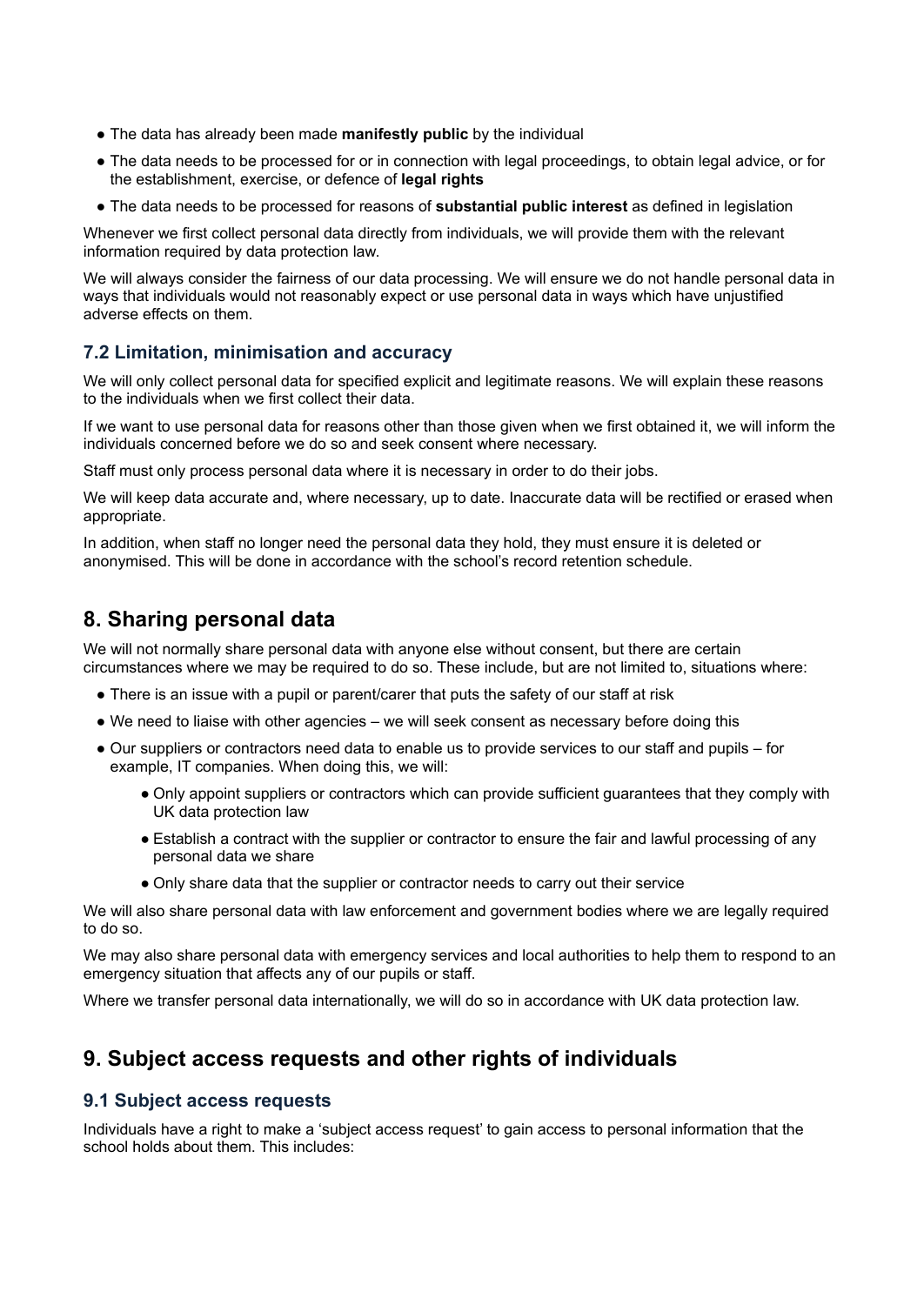- Confirmation that their personal data is being processed
- Access to a copy of the data
- The purposes of the data processing
- The categories of personal data concerned
- Who the data has been, or will be, shared with
- How long the data will be stored for, or if this isn't possible, the criteria used to determine this period
- Where relevant, the existence of the right to request rectification, erasure or restriction, or to object to such processing
- The right to lodge a complaint with the ICO or another supervisory authority
- The source of the data, if not the individual
- Whether any automated decision-making is being applied to their data, and what the significance and consequences of this might be for the individual
- The safeguards provided if the data is being transferred internationally

Subject access requests can be submitted in any form, but we may be able to respond to requests more quickly if they are made in writing and include:

- Name of individual
- Correspondence address
- Contact number and email address
- Details of the information requested

If staff receive a subject access request in any form they must immediately forward it to the DPO.

#### **9.2 Children and subject access requests**

Personal data about a child belongs to that child, and not the child's parents or carers. For a parent or carer to make a subject access request with respect to their child, the child must either be unable to understand their rights and the implications of a subject access request, or have given their consent.

Children aged 12 and above are generally regarded to be mature enough to understand their rights and the implications of a subject access request. Therefore, most subject access requests from parents or carers of pupils at our school may not be granted without the express permission of the pupil. This is not a rule and a pupil's ability to understand their rights will always be judged on a case-by-case basis.

#### **9.3 Responding to subject access requests**

When responding to requests, we:

- May ask the individual to provide 2 forms of identification
- May contact the individual via phone to confirm the request was made
- Will respond without delay and within 1 month of receipt of the request (or receipt of the additional information needed to confirm identity, where relevant)
- Will provide the information free of charge
- May tell the individual we will comply within 3 months of receipt of the request, where a request is complex or numerous. We will inform the individual of this within 1 month, and explain why the extension is necessary

We may not disclose information for a variety of reasons, such as if it:

- Might cause serious harm to the physical or mental health of the pupil or another individual
- Would reveal that the child is being or has been abused, or is at risk of abuse, where the disclosure of that information would not be in the child's best interests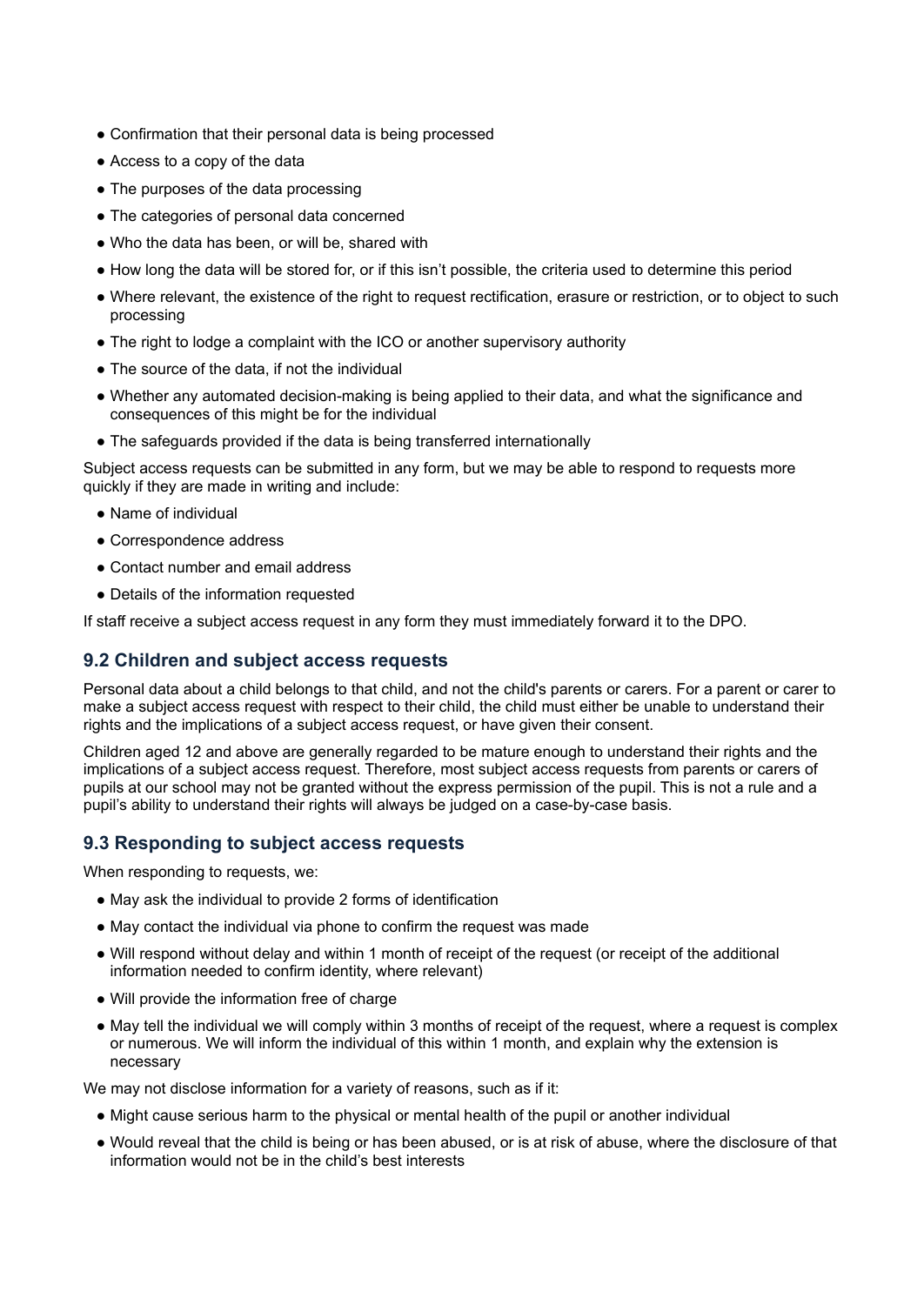- Would include another person's personal data that we can't reasonably anonymise, and we don't have the other person's consent and it would be unreasonable to proceed without it
- Is part of certain sensitive documents, such as those related to crime, immigration, legal proceedings or legal professional privilege, management forecasts, negotiations, confidential references, or exam scripts

If the request is unfounded or excessive, we may refuse to act on it, or charge a reasonable fee to cover administrative costs. We will take into account whether the request is repetitive in nature when making this decision.

When we refuse a request, we will tell the individual why, and tell them they have the right to complain to the ICO or they can seek to enforce their subject access right through the courts.

#### **9.4 Other data protection rights of the individual**

In addition to the right to make a subject access request (see above), and to receive information when we are collecting their data about how we use and process it (see section 7), individuals also have the right to:

- Withdraw their consent to processing at any time
- Ask us to rectify, erase or restrict processing of their personal data (in certain circumstances)
- Prevent use of their personal data for direct marketing
- Object to processing which has been justified on the basis of public interest, official authority or legitimate interests
- Challenge decisions based solely on automated decision making or profiling (i.e. making decisions or evaluating certain things about an individual based on their personal data with no human involvement)
- Be notified of a data breach (in certain circumstances)
- Make a complaint to the ICO
- Ask for their personal data to be transferred to a third party in a structured, commonly used and machine-readable format (in certain circumstances)

Individuals should submit any request to exercise these rights to the DPO. If staff receive such a request, they must immediately forward it to the DPO.

## <span id="page-7-0"></span>**10. Parental requests to see the educational record**

Parents, or those with parental responsibility, have a legal right to free access to their child's educational record (which includes most information about a pupil) within 15 school days of receipt of a written request.

If the request is for a copy of the educational record, the school may charge a fee to cover the cost of supplying it.

This right applies as long as the pupil concerned is aged under 18.

There are certain circumstances in which this right can be denied, such as if releasing the information might cause serious harm to the physical or mental health of the pupil or another individual, or if it would mean releasing exam marks before they are officially announced.

## <span id="page-7-1"></span>**11. Biometric recognition systems**

Where we use pupils' biometric data as part of an automated biometric recognition system (for example, pupils use finger prints to receive school dinners instead of paying with cash, we will comply with the requirements of the Protection of [Freedoms](https://www.legislation.gov.uk/ukpga/2012/9/section/26) Act 2012.

Parents/carers will be notified before any biometric recognition system is put in place or before their child first takes part in it. The school will get written consent from at least one parent or carer before we take any biometric data from their child and first process it.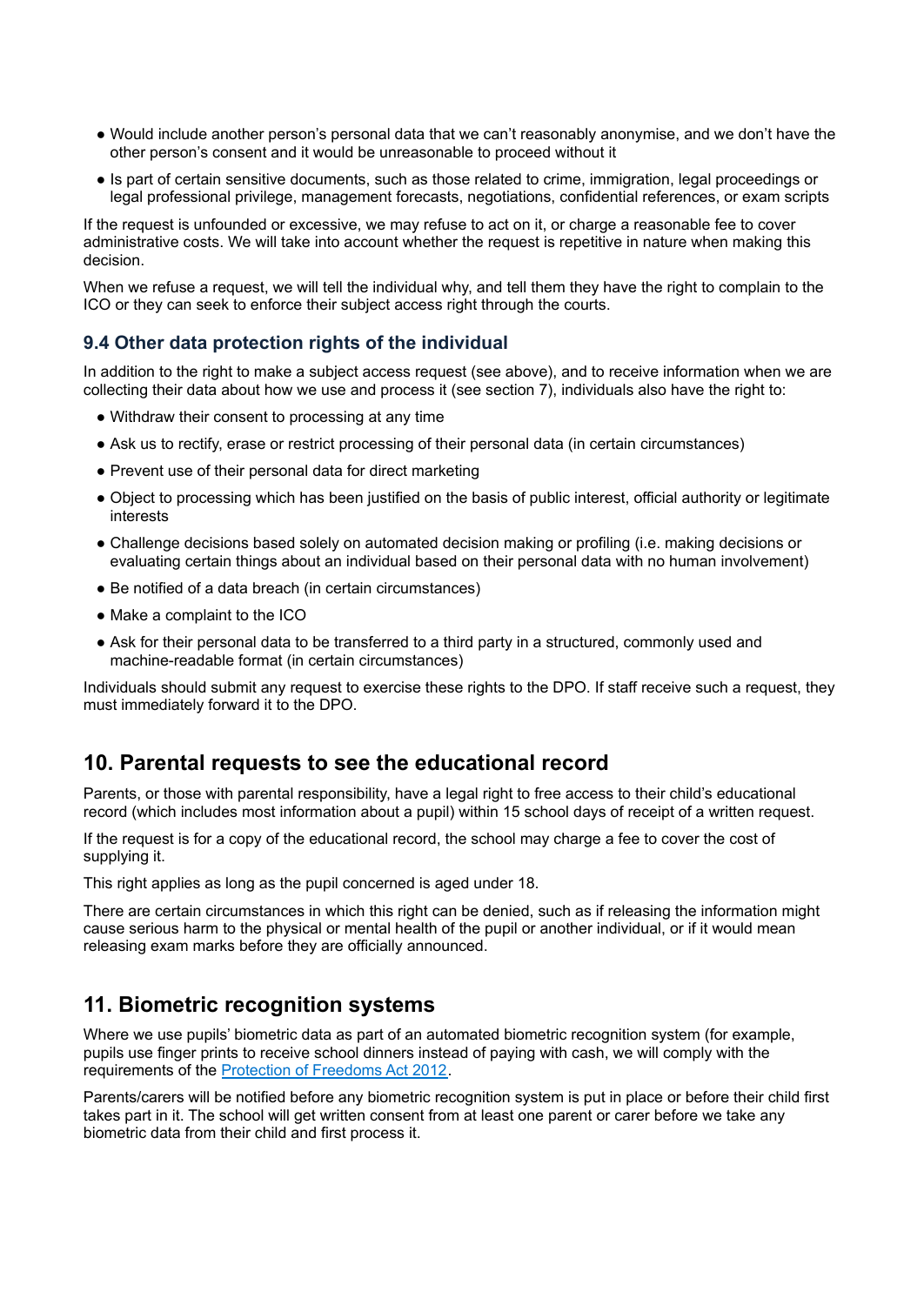Parents/carers and pupils have the right to choose not to use the school's biometric system(s). We will provide alternative means of accessing the relevant services for those pupils. For example, pupils can pay for school dinners in cash at each transaction if they wish

Parents/carers and pupils can withdraw consent, at any time, and we will make sure that any relevant data already captured is deleted.

As required by law, if a pupil refuses to participate in, or continue to participate in, the processing of their biometric data, we will not process that data irrespective of any consent given by the pupil's parent(s)/carer(s).

# <span id="page-8-0"></span>**12. CCTV**

We use CCTV in various locations around the school site to ensure it remains safe. We will adhere to the ICO's code of [practice](https://ico.org.uk/media/for-organisations/documents/1542/cctv-code-of-practice.pdf) for the use of CCTV.

We do not need to ask individuals' permission to use CCTV, but we make it clear where individuals are being recorded. Security cameras are clearly visible and accompanied by prominent signs explaining that CCTV is in use.

<span id="page-8-1"></span>Any enquiries about the CCTV system should be directed to Louise Hodson.

# **13. Photographs and videos**

As part of our school activities, we may take photographs and record images of individuals within our school.

We will obtain written consent from parents/carers, or pupils aged 18 and over, for photographs and videos to be taken of pupils for communication, marketing, and promotional materials.

Where we need parental consent, we will clearly explain how the photograph and/or video will be used to both the parent/carer and pupil. Where we don't need parental consent, we will clearly explain to the pupil how the photograph and/or video will be used.

Any photographs and videos taken by parents/carers at school events for their own personal use are not covered by data protection legislation. However, we will ask that photos or videos with other pupils are not shared publicly on social media for safeguarding reasons, unless all the relevant parents/carers (or pupils where appropriate) have agreed to this.

Where the school takes photographs and videos, uses may include:

- Within school on notice boards and in school magazines, brochures, newsletters, etc.
- Outside of school by external agencies such as the school photographer, newspapers, campaigns
- Online on our school website or social media pages

Consent can be refused or withdrawn at any time. If consent is withdrawn, we will delete the photograph or video and not distribute it further.

When using photographs and videos in this way we will not accompany them with any other personal information about the child, to ensure they cannot be identified.

# <span id="page-8-2"></span>**14. Data protection by design and default**

We will put measures in place to show that we have integrated data protection into all of our data processing activities, including:

- Appointing a suitably qualified DPO, and ensuring they have the necessary resources to fulfil their duties and maintain their expert knowledge
- Only processing personal data that is necessary for each specific purpose of processing, and always in line with the data protection principles set out in relevant data protection law (see section 6)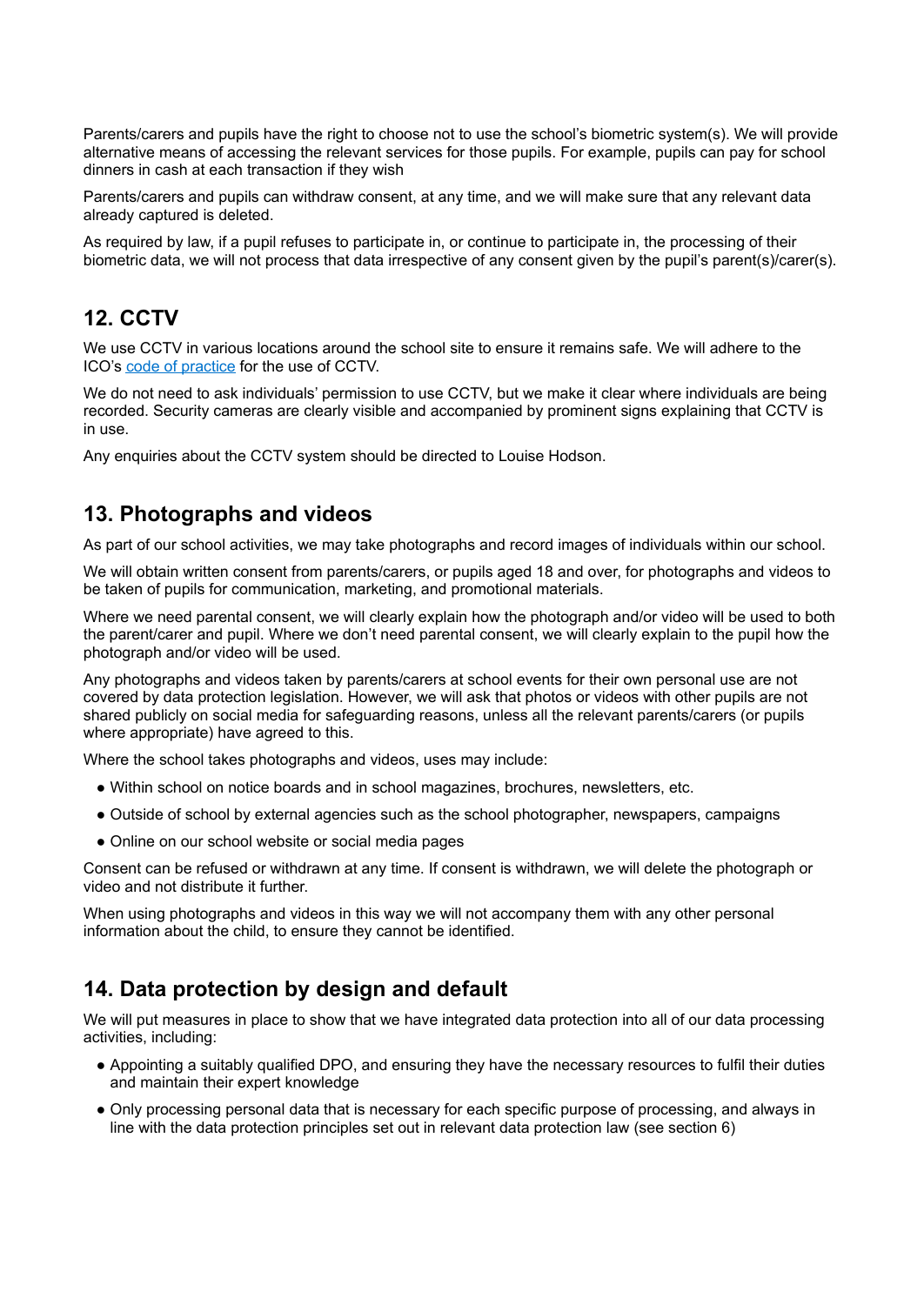- Completing data protection impact assessments where the school's processing of personal data presents a high risk to rights and freedoms of individuals, and when introducing new technologies (the DPO will advise on this process)
- Integrating data protection into internal documents including this policy, any related policies and privacy notices
- Regularly training members of staff on data protection law, this policy, any related policies and any other data protection matters; we will also keep a record of attendance
- Regularly conducting reviews and audits to test our privacy measures and make sure we are compliant
- Appropriate safeguards being put in place if we transfer any personal data outside of the UK, where different data protection laws may apply
- Maintaining records of our processing activities, including:
	- For the benefit of data subjects, making available the name and contact details of our school and DPO and all information we are required to share about how we use and process their personal data (via our privacy notices)
	- For all personal data that we hold, maintaining an internal record of the type of data, type of data subject, how and why we are using the data, any third-party recipients, any transfers outside of the UK and the safeguards for those, retention periods and how we are keeping the data secure

## <span id="page-9-0"></span>**15. Data security and storage of records**

We will protect personal data and keep it safe from unauthorised or unlawful access, alteration, processing or disclosure, and against accidental or unlawful loss, destruction or damage.

In particular:

- Paper-based records and portable electronic devices, such as laptops and hard drives that contain personal data, are kept under lock and key when not in use
- Papers containing confidential personal data must not be left on office and classroom desks, on staffroom tables, or left anywhere else where there is general access
- Where personal information needs to be taken off site, staff must sign it in and out from the school office
- Passwords that are at least 10 characters long containing letters and numbers are used to access school computers, laptops and other electronic devices. Staff and pupils are reminded that they should not reuse passwords from other sites
- Encryption software is used to protect all portable devices and removable media, such as laptops and USB devices
- Staff, pupils or governors who store personal information on their personal devices are expected to follow the same security procedures as for school-owned equipment.
- Where we need to share personal data with a third party, we carry out due diligence and take reasonable steps to ensure it is stored securely and adequately protected (see section 8)

# <span id="page-9-1"></span>**16. Disposal of records**

Personal data that is no longer needed will be disposed of securely. Personal data that has become inaccurate or out of date will also be disposed of securely, where we cannot or do not need to rectify or update it.

For example, we will shred or incinerate paper-based records, and overwrite or delete electronic files. We may also use a third party to safely dispose of records on the school's behalf. If we do so, we will require the third party to provide sufficient guarantees that it complies with data protection law.

## <span id="page-9-2"></span>**17. Personal data breaches**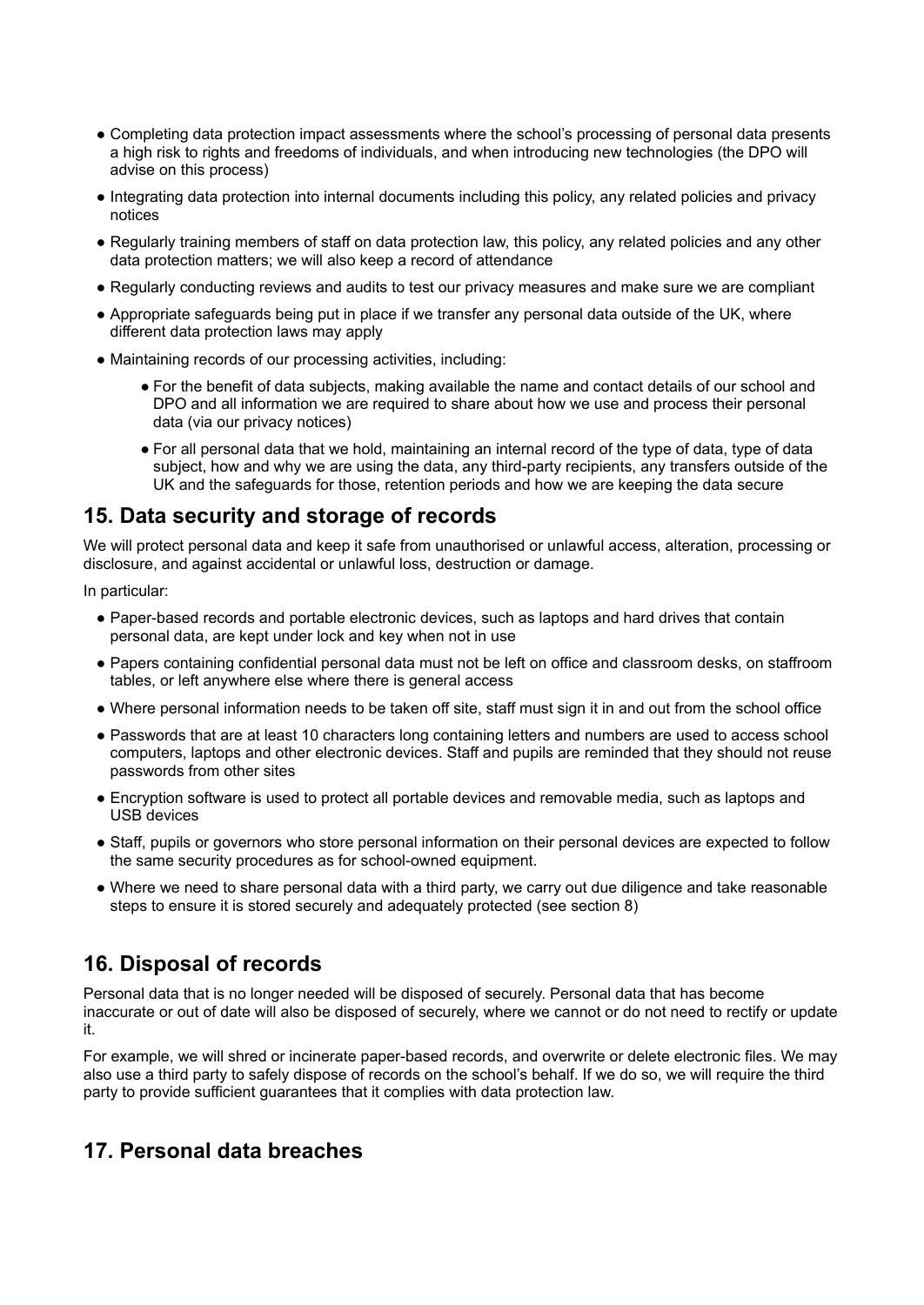The school will make all reasonable endeavours to ensure that there are no personal data breaches.

In the unlikely event of a suspected data breach, we will follow the procedure set out in appendix 1.

When appropriate, we will report the data breach to the ICO within 72 hours after becoming aware of it. Such breaches in a school context may include, but are not limited to:

- A non-anonymised dataset being published on the school website which shows the exam results of pupils eligible for the pupil premium
- Safeguarding information being made available to an unauthorised person
- The theft of a school laptop containing non-encrypted personal data about pupils

# <span id="page-10-0"></span>**18. Training**

All staff and governors are provided with data protection training as part of their induction process.

Data protection will also form part of continuing professional development, where changes to legislation, guidance or the school's processes make it necessary.

# <span id="page-10-1"></span>**19. Monitoring arrangements**

The DPO is responsible for monitoring and reviewing this policy.

<span id="page-10-2"></span>This policy will be reviewed annually and approved by the Head of Provision

## **20. Links with other policies**

This data protection policy is linked to our:

- Online safety policy
- Safeguarding Policy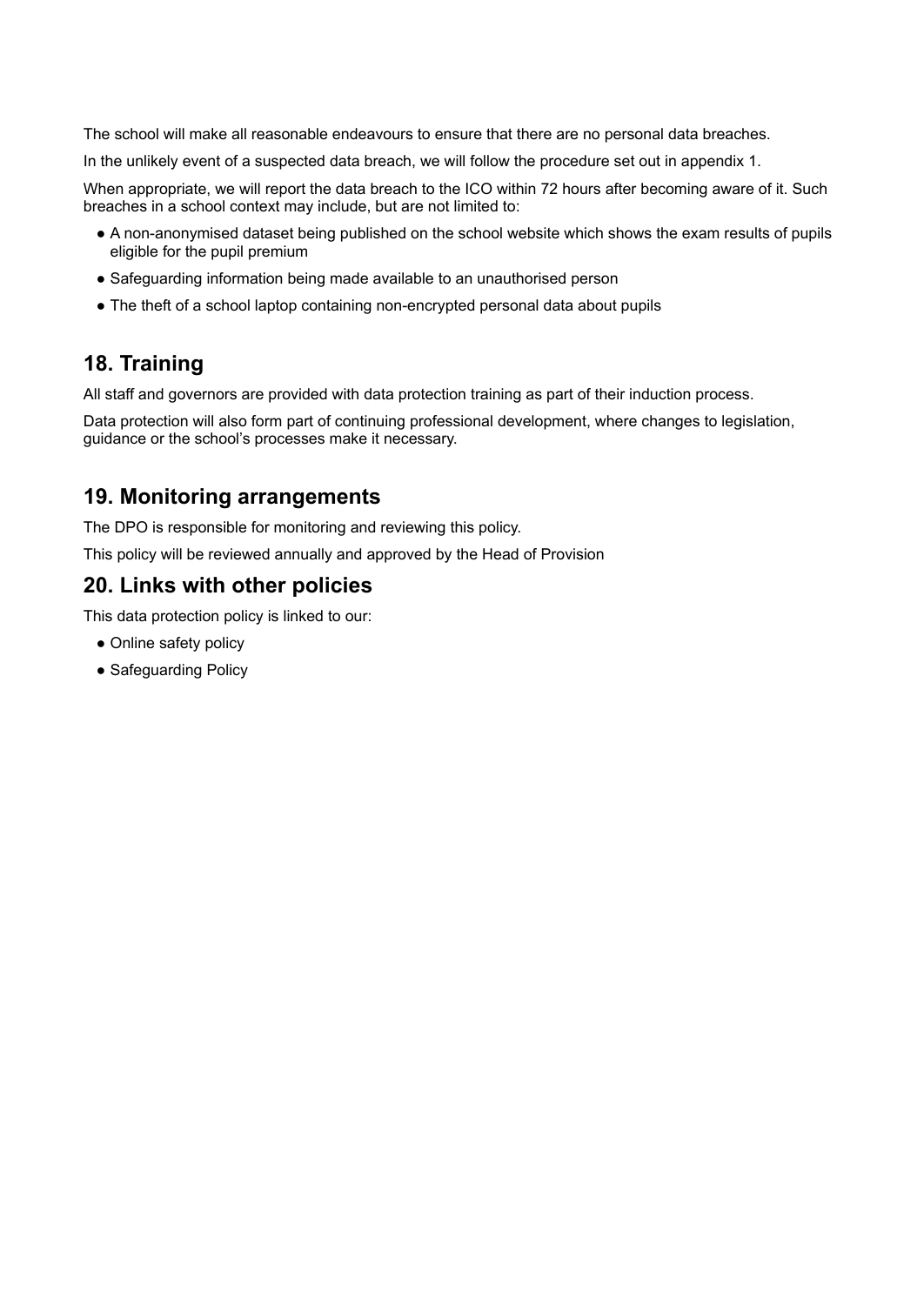#### <span id="page-11-0"></span>**Appendix 1: Personal data breach procedure**

This procedure is based on guidance on personal data [breaches](https://ico.org.uk/for-organisations/guide-to-the-general-data-protection-regulation-gdpr/personal-data-breaches/) produced by the Information Commissioner's Office (ICO).

- On finding or causing a breach, or potential breach, the staff member, governor or data processor must immediately notify the data protection officer (DPO).
- The DPO will investigate the report, and determine whether a breach has occurred. To decide, the DPO will consider whether personal data has been accidentally or unlawfully:
	- Lost
	- **Stolen**
	- Destroyed
	- **Altered**
	- Disclosed or made available where it should not have been
	- Made available to unauthorized people
- Staff and governors will cooperate with the investigation (including allowing access to information and responding to questions). The investigation will not be treated as a disciplinary investigation
- If a breach has occurred or it is considered to be likely that is the case, the DPO will alert the headteacher and the chair of governors
- The DPO will make all reasonable efforts to contain and minimise the impact of the breach. Relevant staff members or data processors should help the DPO with this where necessary, and the DPO should take external advice when required (e.g. from IT providers). (See the actions relevant to specific data types at the end of this procedure)
- The DPO will assess the potential consequences (based on how serious they are and how likely they are to happen) before and after the implementation of steps to mitigate the consequences
- The DPO will work out whether the breach must be reported to the ICO and the individuals affected using the ICO's [self-assessment](https://ico.org.uk/for-organisations/report-a-breach/personal-data-breach-assessment/) tool
- The DPO will document the decisions (either way), in case the decisions are challenged at a later date by the ICO or an individual affected by the breach. Documented decisions are stored on the schools computer system.
- Where the ICO must be notified, the DPO will do this via the 'report a [breach'](https://ico.org.uk/for-organisations/report-a-breach/) page of the ICO website, or through its breach report line (0303 123 1113), within 72 hours of the school's awareness of the breach. As required, the DPO will set out:
	- A description of the nature of the personal data breach including, where possible:
		- o The categories and approximate number of individuals concerned
		- o The categories and approximate number of personal data records concerned
	- The name and contact details of the DPO
	- A description of the likely consequences of the personal data breach
	- A description of the measures that have been, or will be taken, to deal with the breach and mitigate any possible adverse effects on the individual(s) concerned
- If all the above details are not vet known, the DPO will report as much as they can within 72 hours of the school's awareness of the breach. The report will explain that there is a delay, the reasons why, and when the DPO expects to have further information. The DPO will submit the remaining information as soon as possible
- Where the school is required to communicate with individuals whose personal data has been breached, the DPO will tell them in writing. This notification will set out:
	- A description, in clear and plain language, of the nature of the personal data breach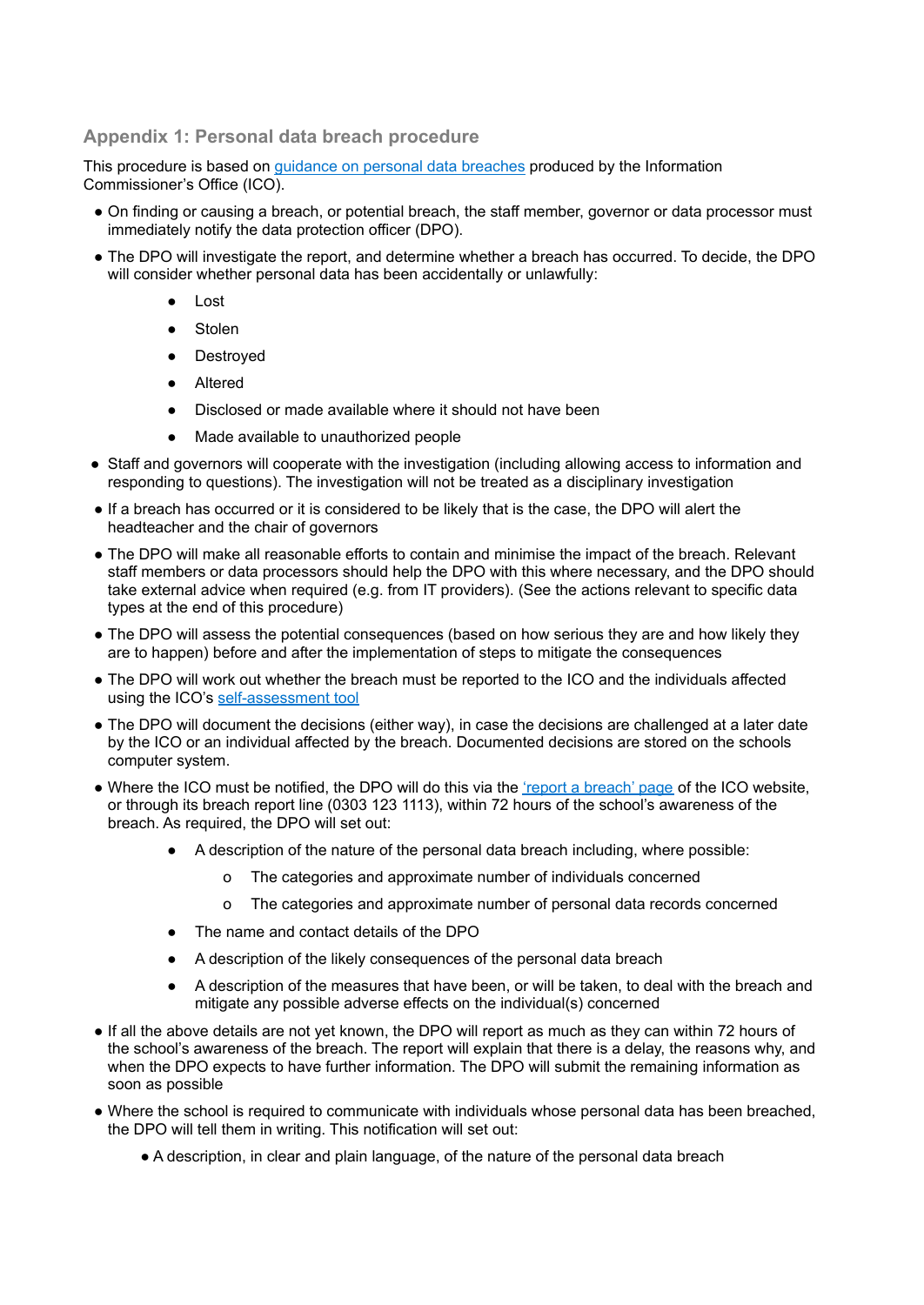- The name and contact details of the DPO
- A description of the likely consequences of the personal data breach
- A description of the measures that have been, or will be, taken to deal with the data breach and mitigate any possible adverse effects on the individual(s) concerned
- The DPO will consider, considering the investigation and any engagement with affected individuals, whether to notify any relevant third parties who can help mitigate the loss to individuals – for example, the police, insurers, banks or credit card companies
- The DPO will document each breach, irrespective of whether it is reported to the ICO. For each breach, this record will include the:
	- **Facts and cause**
	- Effects
	- Action taken to contain it and ensure it does not happen again (such as establishing more robust processes or providing further training for individuals)

Records of all breaches will be stored on the school's computer system.

- The DPO and headteacher will meet to review what happened and how it can be stopped from happening again. This meeting will happen as soon as reasonably possible
- The DPO and headteacher will meet regularly to assess recorded data breaches and identify any trends or patterns requiring action by the school to reduce risks of future breaches

#### **Actions to minimise the impact of data breaches**

We set out below the steps we might take to try and mitigate the impact of different types of data breach if they were to occur, focusing especially on breaches involving particularly risky or sensitive information. We will review the effectiveness of these actions and amend them as necessary after any data breach.

#### **Sensitive information being disclosed via email (including safeguarding records)**

- If special category data (sensitive information) is accidentally made available via email to unauthorized individuals, the sender must attempt to recall the email as soon as they become aware of the error
- Members of staff who receive personal data sent in error must alert the sender and the DPO as soon as they become aware of the error
- If the sender is unavailable or cannot recall the email for any reason, the DPO will ask the [ICT external IT support provider Gekko] to attempt to recall it from external recipients and remove it from school's email system.
- In any cases where the recall is unsuccessful or cannot be confirmed as successful, the DPO will consider whether it's appropriate to contact the relevant unauthorized individuals who received the email, explain that the information was sent in error, and request that those individuals delete the information and do not share, publish, save or replicate it in any way
- The DPO will endeavor to obtain a written response from all the individuals who received the data, confirming that they have complied with this request
- The DPO will carry out an internet search to check that the information has not been made public; if it has, we will contact the publisher/website owner or administrator to request that the information is removed from their website and deleted
- If safeguarding information is compromised, the DPO will inform the designated safeguarding lead from both sights Partington Street or Peel Street and discussed whether the school should inform any, or all, of its 3 local safeguarding partners.

Other types of breach could include:

- Details of pupil premium interventions for named children being published on the school website
- Non-anonymized pupil exam results or staff pay information being shared with governors